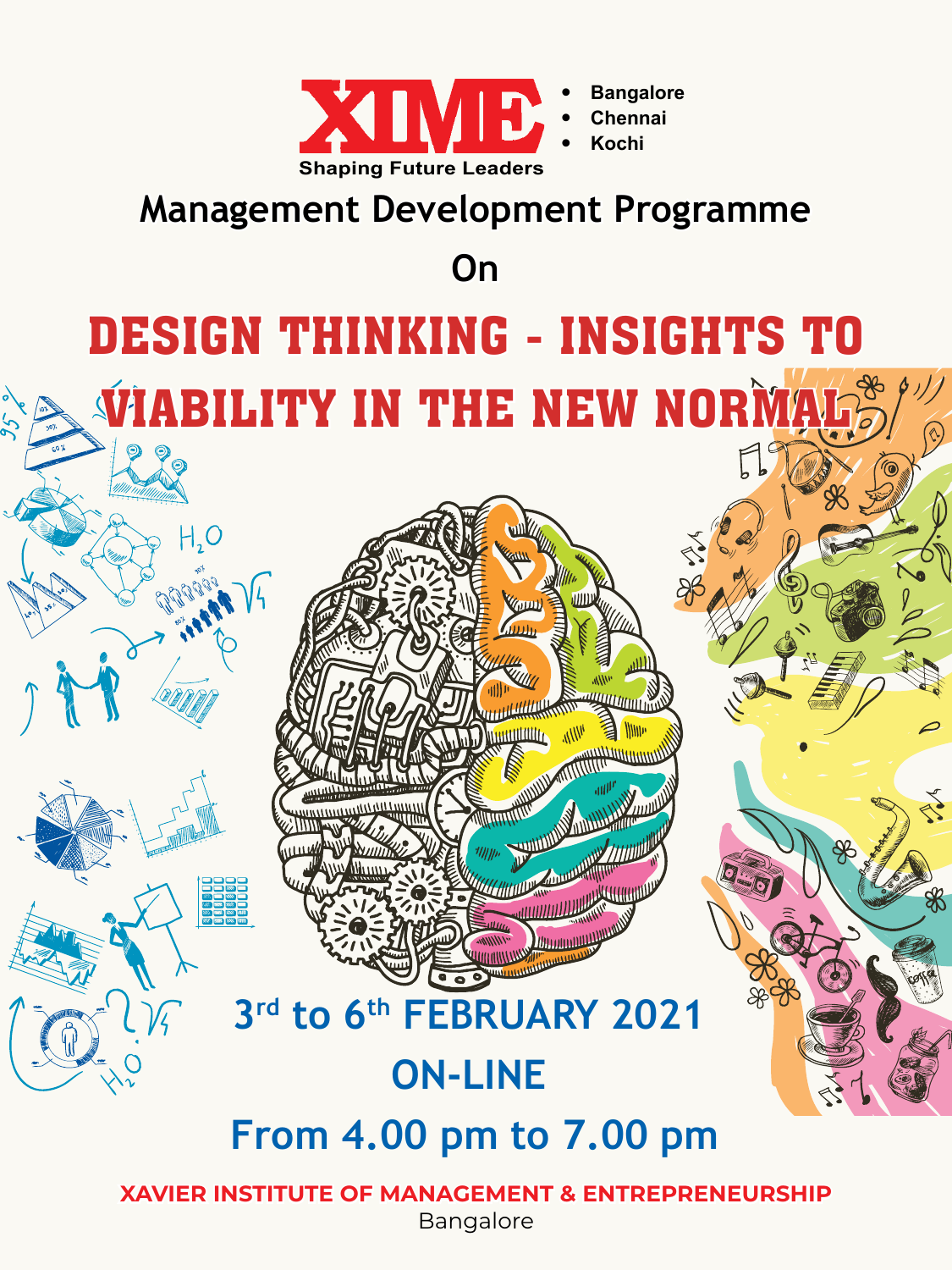#### **Overview**

**"Design thinking is a human-centred approach to innovation that integrates the needs of people, the possibilities of technology, and the requirements for business success."**

#### **- Tim Brown, CEO, IDEO**

In the midst of uncertainty, the problems that companies face are ambiguous and unstructured. Design thinking supports the teams to frame a way to see problems and solutions from a new perspective to provide the foundation for delivering solutions that meet or exceed users' expectations while improving customer experiences at the speed and scale the modern enterprise demands.

Design Sprint is the highlight of this program. The participants will identify a problem and gather key insights analysing the challenge areas around the problem. Then, the participants ideate and brainstorm to uncover their own creative potential to formulate a point of view about the problem via multiple cycles of convergent and divergent thinking. Finally, with the aid of visualisation techniques and story-telling, participants will operationalise their ideas into specific solutions.

The programme offers a comprehensive orientation to design thinking while discussing around some of the most contemporary concepts in the field of innovation and provides a road map to build design thinking culture in the organisation.

## **Who Will Benefit?**

Any middle to senior level managers who wish to rejuvenate their existing skills and hone their business, stand to benefit from this program. It is also relevant for any executive managing a different types of clients and is looking for a source of competitive advantage. Entrepreneurs and small business owners will also greatly benefit from the programme. Academicians also will find it very useful for their teaching and research purposes.

## **Teaching Methodology**

The programme is highly interactive, with a stress on learning through practice. Participants will practice key techniques and learn through …

- Design Sprint
- Case studies
- Lectures
- • Discussions and
- Hands-on group exercises.
- Industry experts will be brought in for specialised sessions.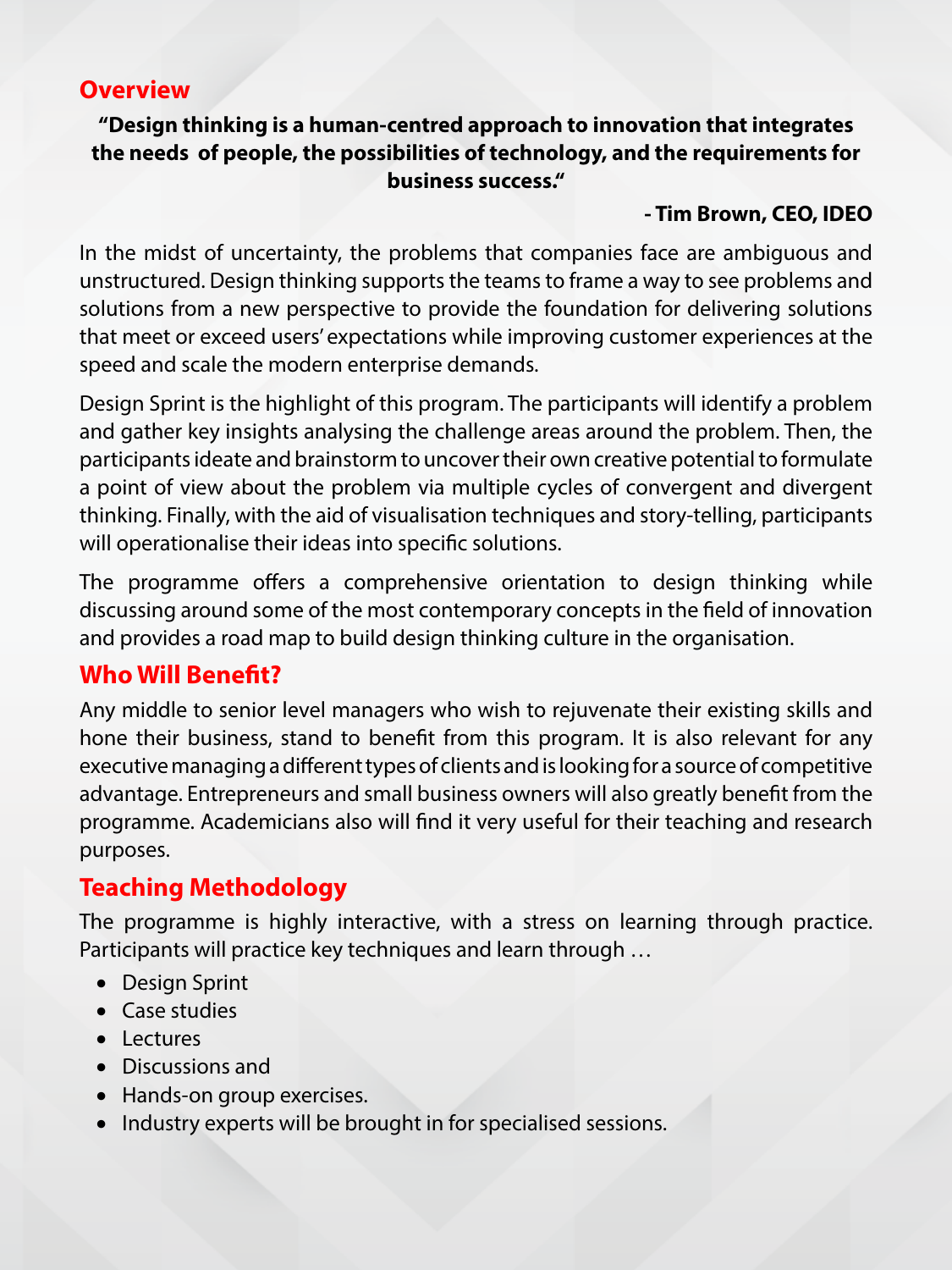# **Topics**



## **Participant Takeaways**

- Use the design thinking and hypothesis-driven innovation processes to develop viable solutions to user challenges.
- Gain user empathy through observation and interviewing to develop user insights to identify unmet needs.
- Use multiple brainstorming techniques to find innovative solutions
- Develop and test a business model or business case to support the viability of the solution.
- Prototype a solution to a user challenge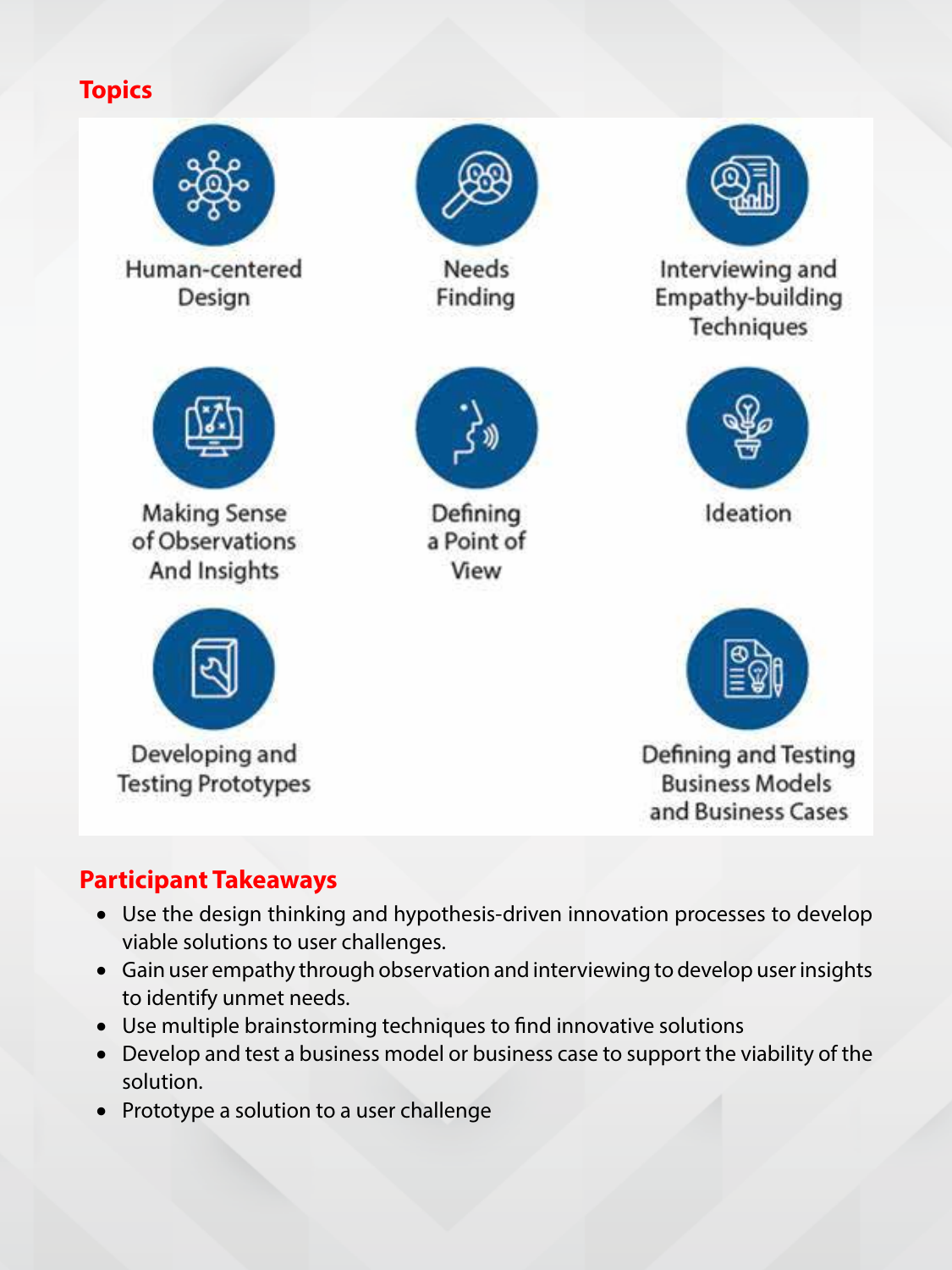#### **Resource Persons**



Dr. JOSEPH SHIELDS is a Business Leader and Transformation Specialist with expertise for driving growth in revenues, profitability, market share, and operational excellence in highly VUCA environments. As a consultant, he worked with partners in the areas of business transformation and profitability improvement using various management tools like Hoshin-Kanri Method,

Balanced Scorecard, Design Thinking, Blue Ocean Strategy, Miller-Heiman Approach, Digital simulations, Bell Mason Method, etc. He holds an MBA and Ph.D. from IIM-Bangalore. He held leadership positions in the strategy function in L & T group, IBM, GMR group, Philips Electronics, and Infosys.



Mr. RAJAVEL MANOHARAN is an expert in the area of Experience Design Strategy. He has more than 20 years of experience in the domains of Product Design, Digital Transformation and Design. He is a Postgraduate in Product Design from IIT-Delhi, with a bachelor's degree in Electronics and Communication Engineering from NIT-Tiruchirappalli. He has been focusing on helping IT

services organizations setting up UX Design Teams for Product Design and IT services. His current area of Interest is Design Ops and Design Systems.



Prof. NMK BHATTA is the Dean (Research) at XIME, Bangalore and formerly, a Professor and Chairperson of Industry Interface and Executive Education at IIM Indore. He has more than 40 years of practical experience in the Industry. He had undergone his training in Design Thinking and Innovation Management conducted by Steinbeis, Germany, and conducted MDPs for R& D Engineers &

Scientists while at XIME and earlier at IIM Indore. He teaches Design Thinking to the students of PGDM and has also consulted various Industries in the field of Design Thinking.



Dr. S. RAJKUMAR holds an MBA and Ph.D. from Anna University, Chennai, and his bachelor's degree from Coimbatore Institute of Technology(CIT), Coimbatore. He worked with the Vedanta group and has over 15 years of experience in industry and academics. He completed the "Design Thinking – A Premier" course from IIT-Madras through NPTEL. He received "Believer" appreciation from NPTEL and

also conducted several training programs for engineering and management students.



Dr. C.N.S. RAMNATH BABU has over 22 years of experience in customer driven engineering in both industry and academics. He was associated with leading steel manufacturing, auto component, automobile, auto fuel, and telecommunications service companies involving Business development, Channel management, and Key Account Management. He holds his

Mechanical Engineering from NIT-Tiruchirappalli and, MBA and Ph.D. from BIM-Tiruchirappalli, Bharathidasan University.